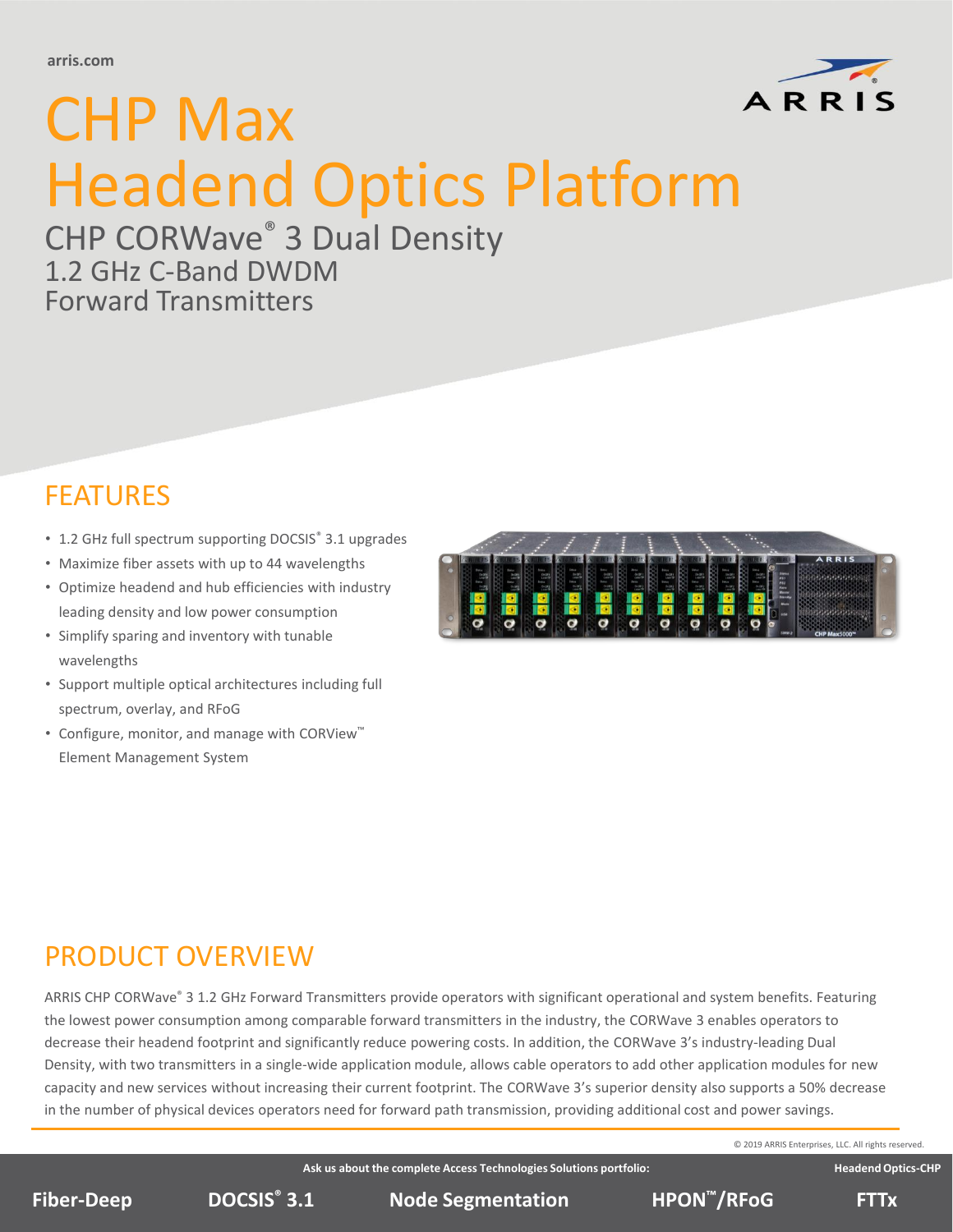

### **Reduce Complexity and Headend Space**

management. In addition, the converger mantivavelength pian anows operators to reclaim moet<br>infrastructures for up to 44 multiplexed C-band wavelengths with a long reach over a single fiber. The CHP CORWave 3 Dual Density is optimized for analog and digital channel loading. Available with front and rear fiber connections, the CHP CORWave 3 is backwards compatible with all current and legacy CHP chassis. It features two wavelengths in one single-wide application module to simplify operations, provide less headend "plumbing," and provide easier module management. In addition, the CORWave 3 multiwavelength plan allows operators to reclaim fiber by leveraging their existing fiber

Lower RF input allows for less amplification in the headend, which reduces space and power consumption. To further reduce space in the headend, the single Broadcast input is internally split to both lasers, which reduces the number of external splitters and external cabling that is required.<br>

#### **Reduce Inventory**

CORWave 3 transmitters come equipped with tunable lasers, which provide the ability to tune up or down. This feature reduces the required spares, saving operators capital and operational expenses.

#### **Add Value to Existing Assets**

Operators with a large base of active CHP Headend Optics Platforms can transition seamlessly to CHP CORWave 3 Dual Density. By doing so, they can deploy new, revenue-generating services, reduce complexity for existing deployments, and transition easily to new CHP installs. For added operational value, operators can monitor CORWave 3 transmitters via the CORView Element Management System, which provides an intuitive and user-friendly interface for security, discovery, configuration, and inventory functions.

### **OPTIONS**

CHP CORWave Dual Density Multiwavelength Transmitter

Front or rear fiber

CORView Element Management System

Flexible wavelength pairings

| <b>RELATED PRODUCTS</b>  |                              |
|--------------------------|------------------------------|
| <b>CHP Chassis</b>       | <b>Optical Patch Cords</b>   |
| Power Supplies           | <b>Optical Passives</b>      |
| <b>Management Module</b> | <b>Installation Services</b> |

© 2019 ARRIS Enterprises, LLC. All rights reserved.

**Ask us about the complete Access Technologies Solutions portfolio:**

**DOCSIS Node Segmentation ® Fiber-Deep 3.1 HPON™/RFoG FTTx**

**Headend Optics-CHP**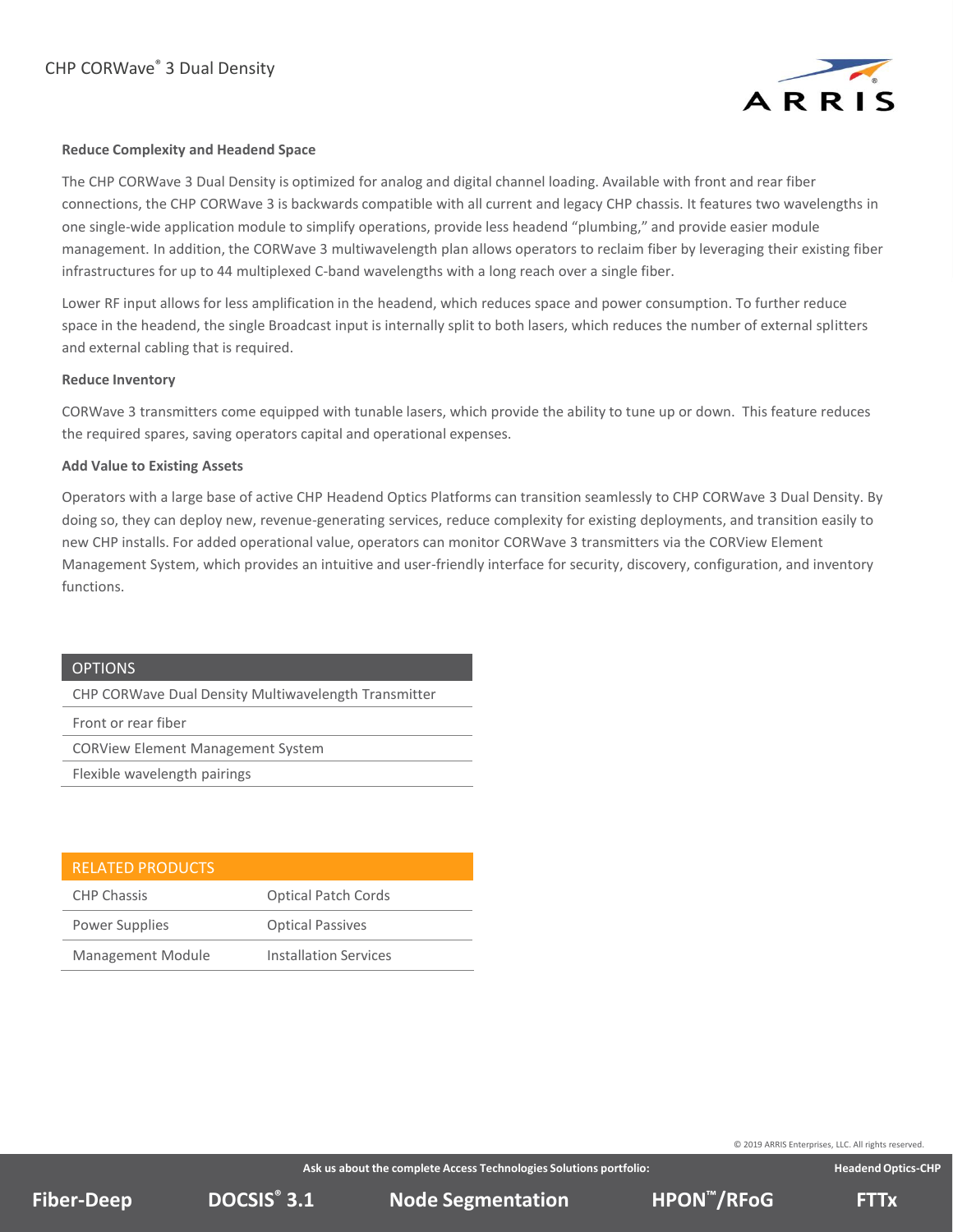

### GENERAL SPECIFICATIONS

| <b>Transmitter Specifications</b>              |                                                                                                                                    |
|------------------------------------------------|------------------------------------------------------------------------------------------------------------------------------------|
| Optical                                        |                                                                                                                                    |
| Output Power                                   | 10 dBm typical                                                                                                                     |
| <b>RF</b>                                      |                                                                                                                                    |
| Bandwidth Operational Range                    | 52 to 1218 MHz                                                                                                                     |
| Response flatness, P-V, typ./max.              | $1.0/2.0$ dB                                                                                                                       |
| Input Return Loss                              | 16dB                                                                                                                               |
| RF Input Test Point                            | $-20 \pm 1.0$ dB                                                                                                                   |
| Port-to-Port Isolation                         | 50 dB                                                                                                                              |
| Mechanical                                     |                                                                                                                                    |
| Optical Connector, -L                          | LC/APC (8 degrees)                                                                                                                 |
| Optical Connector, -S                          | SC/APC (8 degrees)                                                                                                                 |
| <b>RF Connector</b>                            | F-type                                                                                                                             |
| Dimensions (W x H x D) in (cm) (Note 1)        | 1.25 x 3.4 x 18.5 in (3.2 x 8.7 x 47.0 cm)                                                                                         |
| Weight, Dual Density                           | $3.0$ lbs $(1.4 \text{ kg})$                                                                                                       |
| Environmental                                  |                                                                                                                                    |
| Operating Temperature (Note 2)                 | 32° to 122°F (0° to 50°C)                                                                                                          |
| Storage Temperature                            | $-40^{\circ}$ to 158°F ( $-40^{\circ}$ to 70°C)                                                                                    |
| Humidity                                       | 95% non-condensing, max                                                                                                            |
| <b>RFoG Application</b>                        |                                                                                                                                    |
| <b>SBS Limit</b>                               | 20 dBm (20 km fiber)                                                                                                               |
| Channel Loading                                | 190 ITU-T J.83 Annex B QAM 256 channels, 54-1218 MHz                                                                               |
| <b>HFC Application</b>                         |                                                                                                                                    |
| <b>RF</b>                                      |                                                                                                                                    |
| Channel Loading                                | 30 NTSC Analog channels from 55.25 MHz to 247.2625 MHz, 124 ITU-T J.83 Annex B QAM 256 channels                                    |
|                                                | (6 dB below analog) to 1002 MHz                                                                                                    |
|                                                | 154 ITU-T J.83 Annex B QAM 256 channels, 54-1002 MHz<br>190 ITU-T J.83 Annex B QAM 256 channels, 54-1218 MHz                       |
|                                                | Note: Please contact your sales representative for higher analog channel loading count.                                            |
| Nominal Input RF power                         | 13 dBmV for 30 NTSC Analog channels from 55.25 MHz to 247.2625 MHz, 124 ITU-T J.83 Annex B QAM                                     |
|                                                | 256 channels (6dB below analog) to 1002 MHz                                                                                        |
|                                                | 9 dBmV for 155 ITU-T J.83 Annex B QAM 256 channels, 54-1002 MHz<br>7 dBmv for 190 ITU-T J.83 Annex B QAM 256 channels, 54-1218 MHz |
| Minimum Input RF power                         | 8 dBmV for 30 NTSC Analog channels from 55.25 MHz to 247.2625 MHz, 124 ITU-T J.83 Annex B QAM                                      |
|                                                | 256 channels (6 dB below analog) to 1002 MHz                                                                                       |
|                                                | 4 dBmV for 155 ITU-T J.83 Annex B QAM 256 channels, 54-1002 MHz                                                                    |
|                                                | 2 dBmv for 190 ITU-T J.83 Annex B QAM 256 channels, 54-1218 MHz                                                                    |
| Input Level Range                              | $+3/-5$ dB                                                                                                                         |
| <b>Typical Link Performance</b><br><b>CCNR</b> |                                                                                                                                    |
|                                                | 51 dB (Notes 3, 4, 7)                                                                                                              |
| <b>CSO</b>                                     | $-60$ dBc (Notes 3, 4, 7)                                                                                                          |
| <b>CTB</b>                                     | $-60$ dBc (Notes 3, 4, 7)                                                                                                          |
| <b>MER</b>                                     | 38 dB (for all cases) (Notes 5, 6)                                                                                                 |
| BER (Pre-FEC)                                  | 1E-8 (ITU-T J.83 Annex B QAM 256 channels) (Note 6)                                                                                |

**NOTES:**

1. Includes handles and connectors

2. Temperature measured at transmitter module's air inlet

3. CNR and CTB/CSO may degrade up to 0.5 and 2 dB, respectively, over full operating temperature range.

4. Link performance based on single wavelength over 40 km, and 0 dBm into the receiver.

5. Source contribution not included.

6. For all RF Channel Loadings listed above.

7. For 30 NTSC Analog channels from 55.25 MHz to 247.2625 MHz, 124 ITU‐T J.83 Annex B QAM channels (6 dB below analog) to 1002 MHz.

© 2019 ARRIS Enterprises, LLC. All rights reserved.

**DOCSIS Node Segmentation ® Fiber-Deep 3.1 HPON™/RFoG FTTx**

**Headend Optics-CHP**